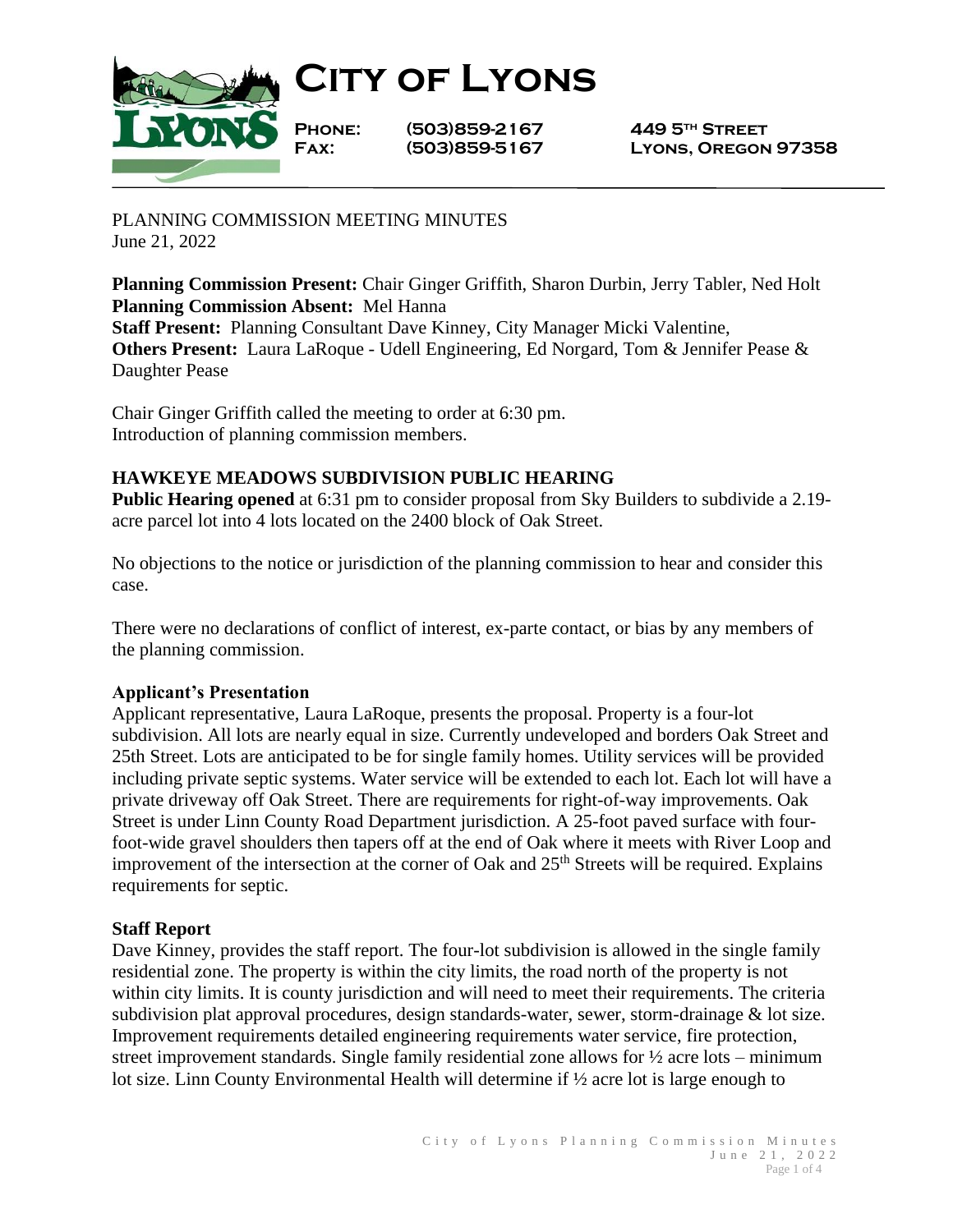accommodate a septic system. The lot size may need to be adjusted if any one of the lots needs to be larger than a  $\frac{1}{2}$  acre. One lot has received approval, the other three are in process. They will have to do a drainage review to ensure no negative impacts to adjacent properties. It will need to be contained onsite or flow into existing channels. The application does comply with the subdivision code & zoning requirements. Recommends approval with conditions. Approval will expire in one year on August 31, 2023. Must be reviewed by the Linn County Surveyor. A tenfoot easement along Oak Street is recommended to allow for utilities. Applicant is required to reimburse the city for engineering & planning overage costs. Install water service. Design a storm drain system. Constructed to approval of county engineer. Onsite sewage system must meet Linn County Environmental Health requirements. Requires water service & septic approval must be in place prior to building permits being issued. City engineer needs to approve stormwater drainage. Linn County Road Department construction permit required for Oak Street improvements. Recommends approval as presented & recognizing there may be minor adjustments needed. Building permits cannot be obtained until the final plat is completed and the lots are designated as legal lots.

## **Proponents/Opponents/General Testimony**

Tom Pease asks about the width of Oak Street. Also, where will the driveway be for the west lot. Kinney explains that the road will end at River Loop and will not extend the full length. The driveway will extend off the curve end of the road. The width of the road will be determined the Linn County Road engineer. He asks whether a stop sign will be placed at the other Rover Loop. Linn County will review the plan and determine if they will require it or not. Oak Street will be straightened out a little further south. With the center of the paved area being more toward the new property. The driveways will have to have paved approaches to Oak Street but how far back is unknown. Holt asks about the size of each lot. Laura says it is the property owner's preference. Daughter Pease asks if there are any options that would allow the road not be as wide. Kinney responds that the County will require they meet minimum of 22-24 feet standard. Linn County will not allow a reduction.

Ed Norgard asks about height and if the houses will be two stories. He is concerned about obstruction of the view. He also asks about whether they will be required to build fences. Kinney states that the height limit is 35 feet so they could put a two & half-story home there. Kinney did not recommend a fence as part of the subdivision. That would be up to the property owners. Laura does not have the property owners' building plans. She explains that with the septic field and setbacks, the house will be further away from the property line. Kinney expects the structure not to be any closer than 35 feet from the property line. Standard septic systems with leach lines are expected to be used.

## **Planning Commission questions** – none

## **Applicant's Summary and Rebuttal**

Laura responds to questions stating that they have to meet requirements. Another person in her office can respond to the building questions and attendees are encouraged to contact their office. Tom Pease asked why Ash Lane is not being improved. Laura explained that it is a private road and confirms that it is not a city road. Durbin shares that there is a benefit. The county could order that the road be paved at any time they choose too, if there isn't a developer to assess the charge to then all of the adjacent property owners have to pay for it. Pease would prefer that it doesn't get developed any further.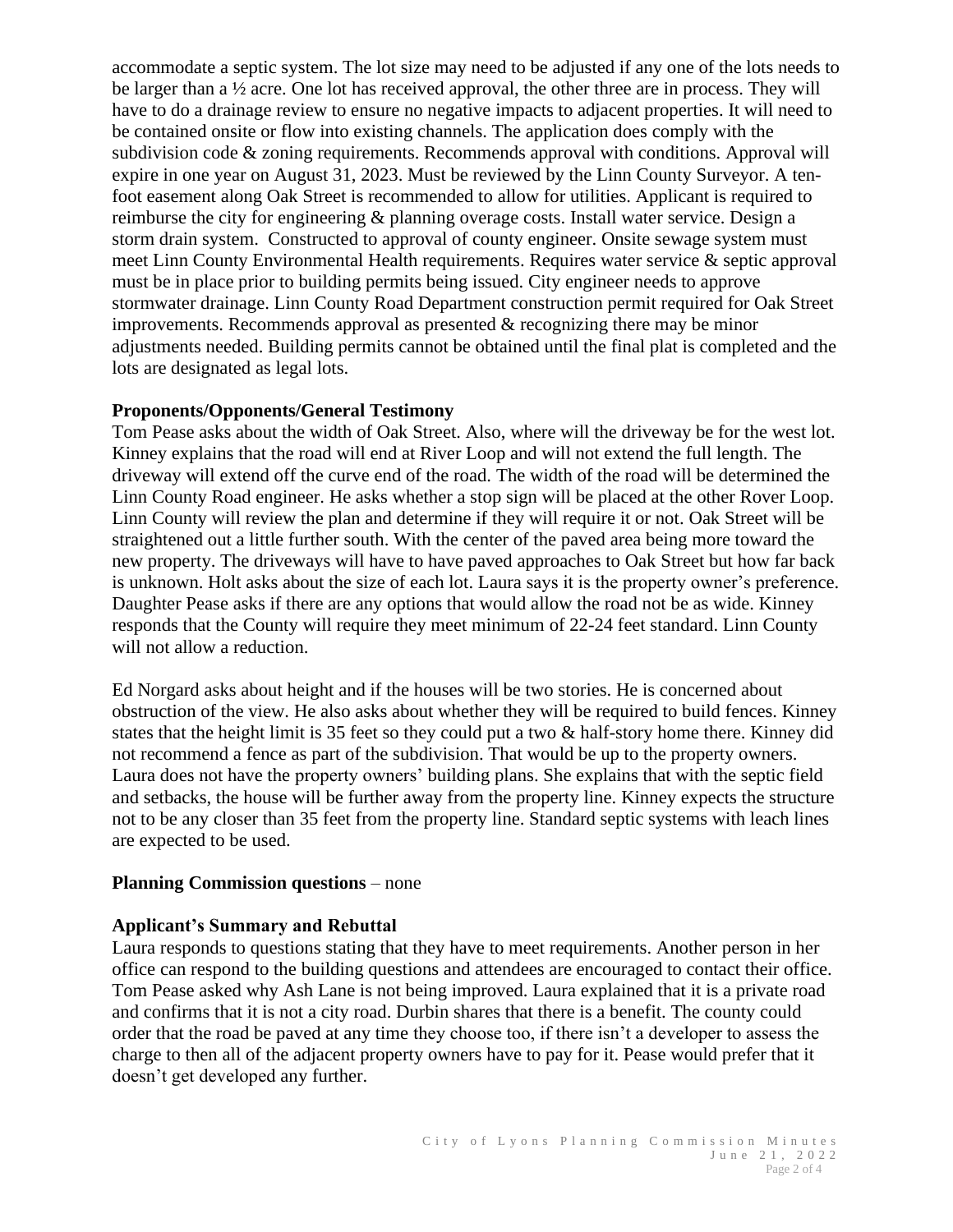## **Staff Summary**

Kinney recommends approval with the conditions of approval. He points out that city code requires that planning commission decision be forwarded to city council for review. It doesn't indicate that they have any role to play. He recommends for the planning commission to make a motion to approve the subdivision as presented and forward it on to city council. If the city council has any comments then the planning commission may have to reopen the hearing. The ordinance shouldn't be written this way. He doesn't feel that there is any reason to re-convene the planning commission. Recommends to approve as presented with conditions and to forward the proposal to city council for their review. He will issue a Notice of Decision tomorrow. There is a 14 day appeal period. Any participant of the hearing may appeal the decision to the city council. He also recommends that the city change the subdivision ordinance to eliminate the review requirement. Their role is the appellate body. If a person has a concern they can appeal it to the council. That makes it clean. The council would hold a hearing and go through the appeals process.

## **Griffith closes the public hearing at 7:12 pm.**

# **Planning Commission Deliberation & Decision**

*Dubin motions to approve the Hawkeye Meadows Subdivision for Steve Anfilofieff on Oak Street, adopt the findings of fact, conclusions, and recommended conditions of approval for File No. 2022-02 – Holt seconds – All in Favor – None Opposed – motion carried.* 

Kinney will issue a Notice of Decision, copies of the Notice of Decision will be sent to all in attendance. Participants can appeal to City Council.

## **Planning Commission Recommendation to City Council**

Kinney also recommends that the planning commission recommend make a motion to the city council change the Title 17 Subdivision code be changed to have the planning commission to make the final decision on subdivisions and that it would be appealed to city council. *Durbin makes the motion – Holt seconds – All in Favor – None Opposed – motion carried.* Kinney explains that if council agrees, at the next land use hearing the planning commission will do a public hearing to consider the amendment to the subdivision code and make a recommendation to city council to adopt it. We will have to provide a notice to the state of the amendment.

Griffith state the final order and a written Notice of Decision will be issued to the applicant and all participants within five (5) business days of the Planning Commission's decision.

## **Closing Statement**

Any person aggrieved by the Planning Commission decision may appeal the decision to the City Council by filing a written appeal with the City of Lyons within fourteen (14) days of the date the Notice of Decision is mailed by the City.

## **HOLMAN PLAT MAP**

The Planning Commission reviews the final plat map for the Holman property. This is a property line adjustment that was previously approve. Durbin motions to approve – Holt seconds – All in Favor – None Opposed – motion passes. When the mylar map is received at city hall, Ginger will sign.